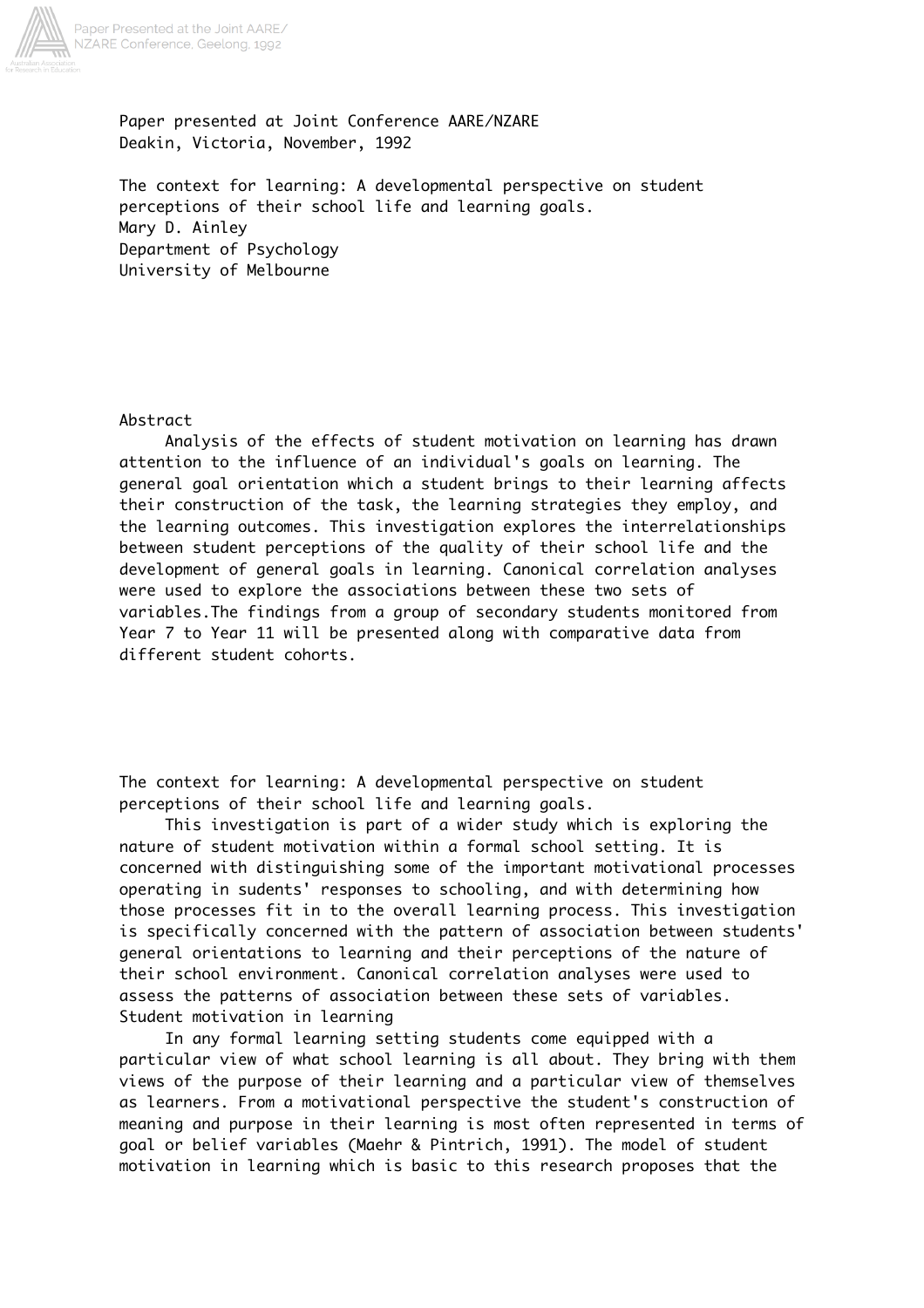

particular goal orientations an individual brings to their learning combine with that learner's perception of the learning environment, and the nature and demands of the learning tasks, to influence the learning strategies they adopt and the learning outcomes. Ainley (in press) has shown that distinct patterns of beliefs and goals in learning, represented as styles of engagement with learning, are associated with important differences in the strategies students report using when preparing for exams, and also with differences in achievement outcomes.

 This investigation is explores the pattern of association between students' general orientations to learning and their perceptions of the nature of their school environment. Student purposes in learning and their views about themselves as learners were measured in this study by the learning approach scales of the Learning Process Questionnaire (LPQ, Biggs, 1987) and their perception of their school environment by the the Quality of School Life Scale (QSL, Ainley, Reed & Miller, 1986; Williams & Batten,1981).

Student orientations to learning

 The LPQ (Biggs, 1987) distinguishes three approaches to learning surface, deep and achieving, representing different constructions of student purposes in learning.

 The deep approach is centred around a student's interest in their learning and the items represent learning as mastery of an interconnected set of understandings which are likely to extend the student beyond the boundaries of prescribed work. The achieving approach is based on motivation in the form of ego-enhancement through good grades. The items represent learning as meeting high standards of performance, the outcome of careful attention to meeting prescribed task requirements. The surface approach implicates motivation which attempts to balance avoiding failure against working too hard. Items for this scale represent learning as compulsory schoolwork which the student does to an extent they perceive sufficient to meet imposed requirements.

 These approaches closely resemble the distinctions made between orientations to learning described in a number of major research programs. The deep and achieving distinction shows a strong similarity to the mastery and performance orientations widely cited by Dweck (1986; Elliot & Dweck, 1988; Dweck & Leggett, 1988). The deep, achieving and surface approaches are parallel to the task-mastery, ego/social, and work avoidant goals used by Nichols, Patashnick & Nolen (1985) in their study of student goals in specific classes.

 An important issue of concern in understanding student approaches to learning is the question of how these different goals and purposes in learning operate in real learning contexts. A number of studies have used the LPQ to investigate student approaches to learning and learning outcomes (e.g. Biggs & Rihn, 1984; Ramsden, Martin & Bowden, 1989; Watkins & Hattie, 1990). In most studies the approaches to learning have been used as

separate variables and their links with outcome variables assessed independently. A complementary perspective has been proposed (Ainley, in press) which suggests that an important direction for analyses of student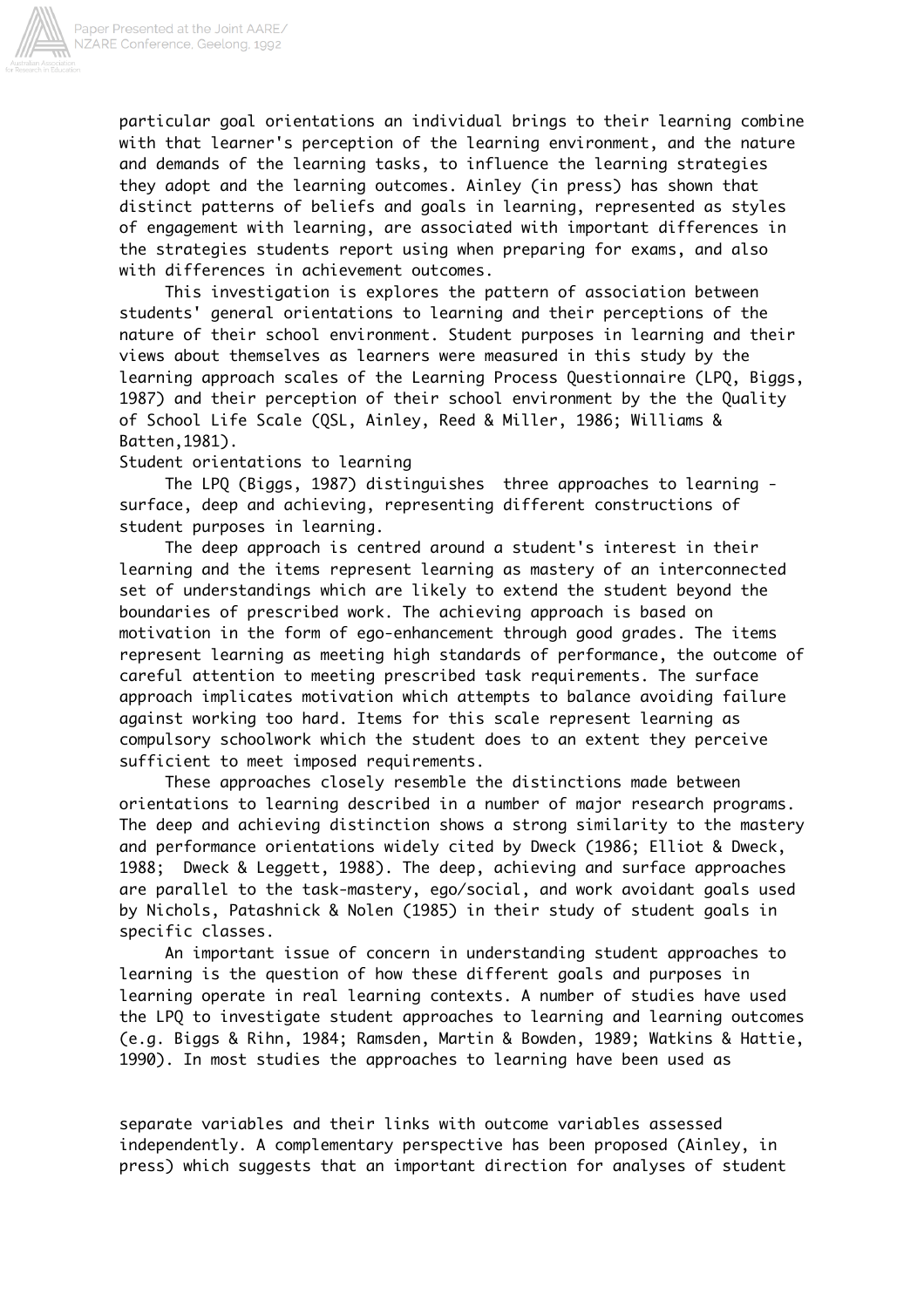

motivation in learning, is to consider how different patterns of goals may function as interconnected sets in their influence on learning. The present study views the three approach variables identified by Biggs (1987) as a set when assessing the links between students' orientations to learning and their perception of the school life.

Student perceptions of school life

 Many research programs have shown that there is an important association between the perceived school environment and student approaches to learning. Some contextual factors which have been shown to be linked with deep, and achieving, or combined deep-achieving approaches are a positive perception of the school or academic department (Ramsden, 1979; Ramsden & Entwistle, 1981; Watkins, 1982), a good relationship with the teacher (Prosser & Trigwell, 1990; Ramsden et al., 1989; Selmes, 1986) and, less formal assessment and teaching methods (Selmes, 1986; Watkins,1982).

 Ramsden et al., (1989) found that perceived school environments offering supportive teaching, coherent structure, and an emphasis on autonomy and moderate stress on achievement were associated with an active search for understanding, organized study methods and avoidance of superficial approaches. Schools that were characterized by an extreme emphasis on formal academic achievement in which teaching was narrowly focussed on formal academic achievement were associated with a tendency towards minimalist, reproductive and very competetive approaches to learning.

 A recent study by Ainley & Sheret (1992) found a significant association between students' achievement growth and their use of a deep approach to learning. This finding of a significant relationship between approach and achievement growth is an important finding as the index of achievement growth represents the change in actual achievement in the senior years of schooling after allowance has been made for the contribution of earlier achievements. The same study indicated that achievement growth was associated generally with more positive views of the quality of the school environment. The Ainley & Sheret study (1992) used a shortened version of the LPQ to measure approaches to learning and obtained scores for only two of the three approaches.

 These findings suggest that an important issue for understanding student motivation in learning is to investigate in more detail the patterns of relationships which hold between students' general orientations to learning and their perceptions of the quality of school life. In the present investigation canonical correlation analyses will be employed to determine the pattern of relationships which hold between these two sets of variables.

### Developmental perspectives

 Student orientations to learning have been represented here in terms of the general goals and purposes that students perceive for themselves, the ways in which they relate themselves to learning demands. Paris & Newman (1990) have proposed that by approximately 10-12 years of age students have developed their own "theories of schooling", sets of beliefs that become the motives for action. They suggest that these "theories" undergo modification in response to important transitions in schooling. Theories of adolescent development which have charted the course of changes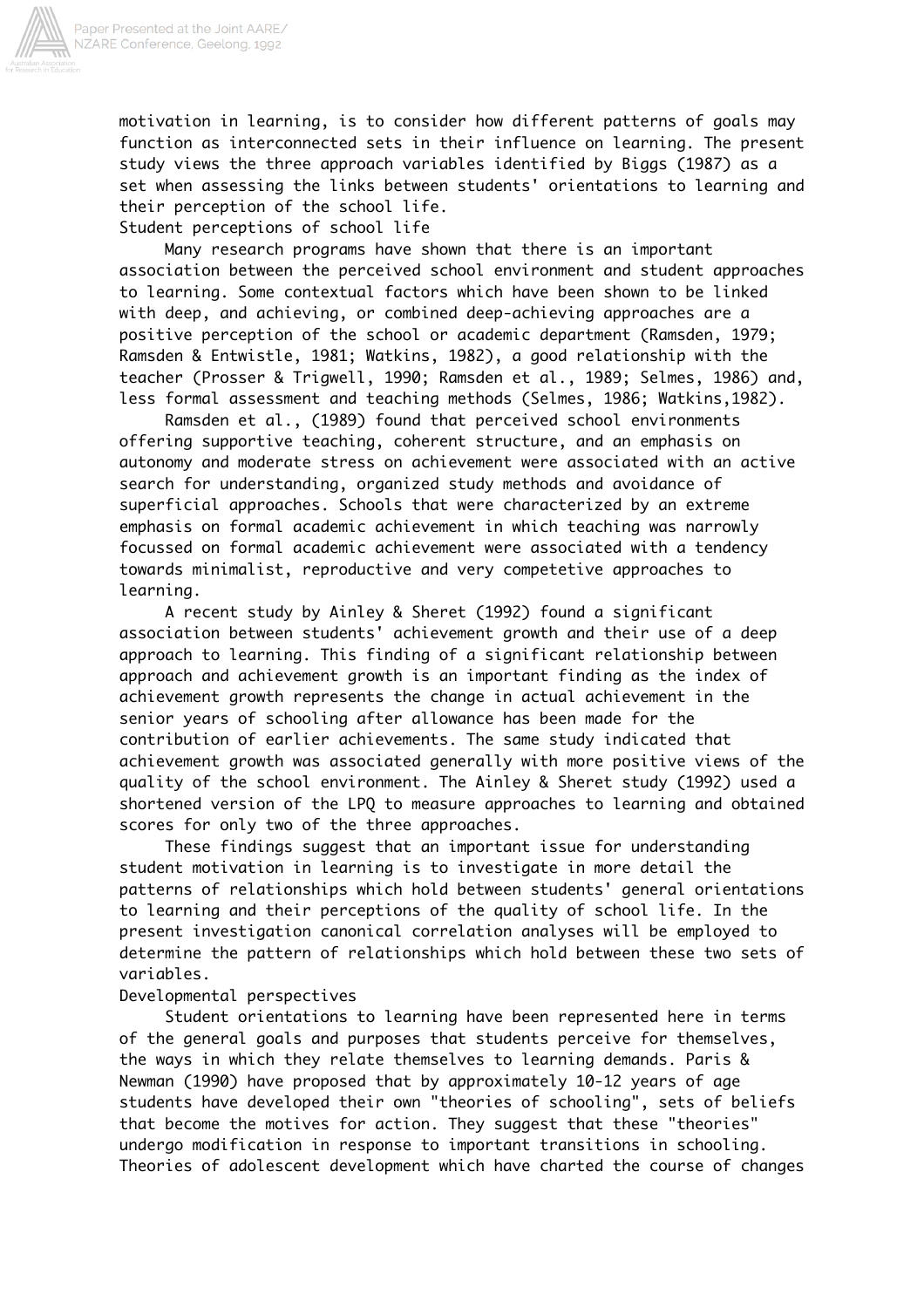

in the self-concept (Marsh, 1989) suggest that there is a general decrease in some of the major components of self-concept around the middle secondary school years (especially Year 9). This decrease is generally followed by an increase in those same components of self concept in the later years of secondary schooling. A similar pattern of change has been found over the secondary school years in the general feelings students have about the quality of their school life (Ainley et al., 1986).

 In order to investigate how the association between students' general orientation to learning and their perception of school life might vary across the secondary school years the same form of canonical correlation analysis will be performed on sets of data from students at different stages of their secondary schooling as well as on data from different year cohorts.

# Method

Sample

 The participants in this study were students from a large girls' independent secondary college. The school caters for students from predominantly professional and middle to upper-middle class families. For the year cohorts tested all of the students present at school on the day of the testing were invited to participate. The cohorts tested include two year seven groups, two year nine groups, and three year eleven groups. Table 1 shows the groups included in the testing and the sequence of testing across successive years. During 1987 the LPQ and the QSL were used in a study of secondary schooling in NSW (Ainley & Sheret, 1992). The same canonical correlation analysis was able to be applied to that data set providing a comparison group to aid in interpretation of the patterns from the more selective sample.

Table 1 about here

\_\_\_\_\_\_\_\_\_\_\_\_\_\_\_\_\_\_\_\_\_\_\_\_\_

\_\_\_\_\_\_\_\_\_\_\_\_\_\_\_\_\_\_\_\_\_\_\_\_\_

# Measures

 Students' general orientations to learning were assessed using the Learning Process Questionnaire (LPQ, Biggs, 1987). This is a 36 item questionnaire requiring responses on a five-point likert scale, and was scored in terms of the three approaches to learning - surface, deep, and achieving. The Quality of School Life Scale (QSL, Williams & Batten, 1981; Ainley et al., 1986) is a 40 item questionnaire requiring responses on a 4 point likert scale and is structured to assess students' perceptions of important aspects of their school life. The QSL distinguishes feelings of well-being (positive affect), general dissatisfaction (negative affect), and perceptions of specific domains of schooling. The domains are: teachers - feelings about the adequacy of interaction between teachers and students opportunity - belief in the relevance of schooling status - the relative degree of prestige accorded to the student by significant others identity - a sense of learning to get on with others achievement - a sense of confidence in ones ability to succeed at school.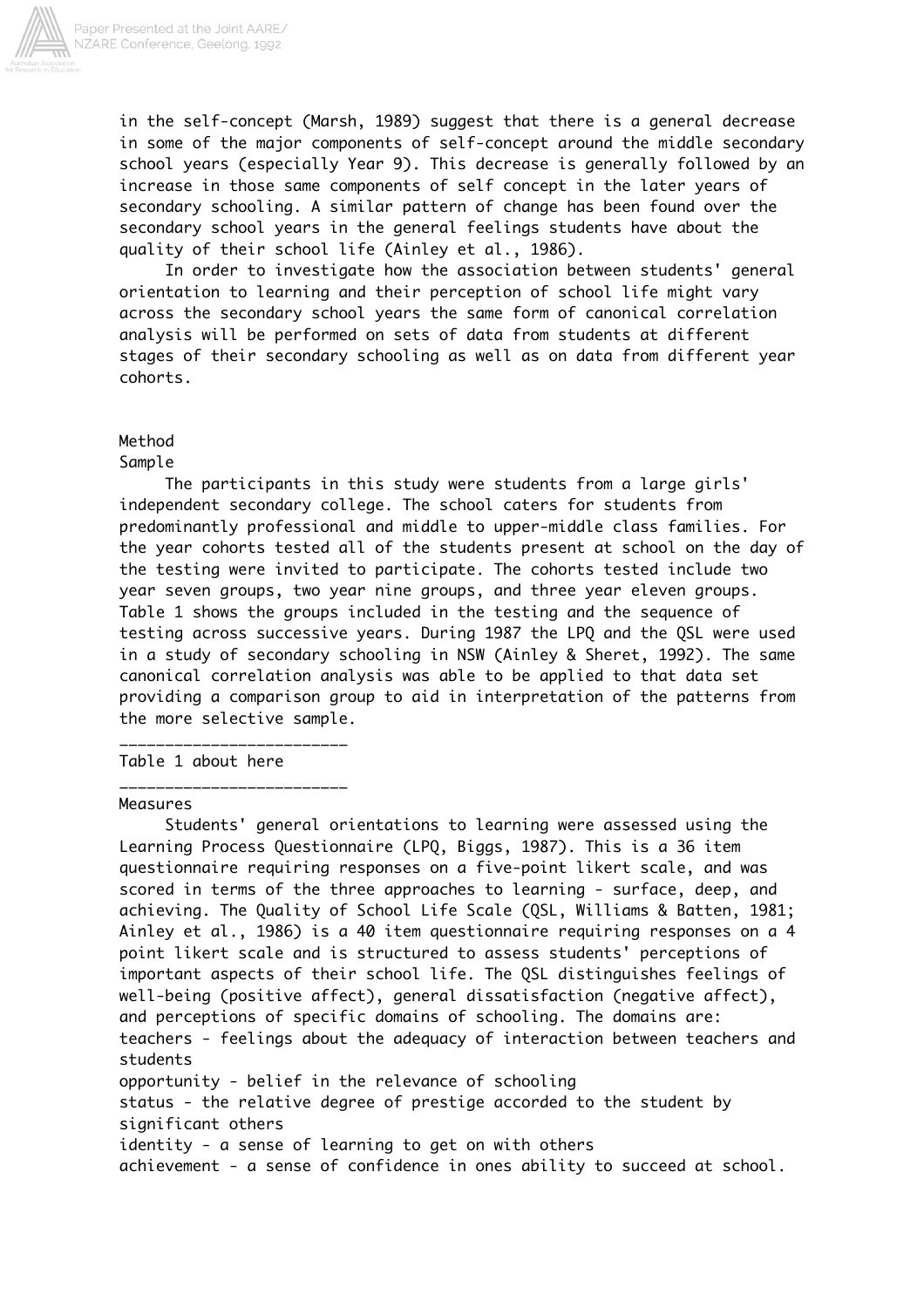

Procedure

 The LPQ and the Quality of School Life scales were administered to each of the year cohorts within a larger battery of tests during class time as part of a continuing evaluation of the educational provision within the school.

## Results

 Canonical correlation analyses using the SPSSx package (MANOVA-SPSSx, 1988) were used to assess the patterns of association between the learning approach and school environment variables. The learning approach measures were entered as the dependent variables and the quality of school life scores as the covariates.

 Canonical correlation is a multivariate technique that allows one set of variables to be simultaneously related to a second set of variables. The variables within each set are combined to form a linear composite. These composite variates are derived such that the correlation between variates is maximized. After constructing the first pair of variates further variates are created to a maximum number equal to the number of dependent variables (in this case three), and subject to the restriction that they are all unrelated to all previous pairs of variates. A summary of the important statistical indices associated with the first significant canonical variate is presented in Table 2.

 Of particular importance in interpreting the strength of the relationship between the two sets of variables indicated in the canonical variate, is the Stewart-Love index of redundancy. This is a measure of the amount of variance in one set of variables that can be explained by the variance in the second set (Hair, Anderson, & Tatham, 1984). Hair suggests that as canonical correlation examines the amount of shared variance in both sets of variables, this index presents a more accurate indication of the significance of the canonical relationship between the two sets of variables than does the canonical correlation coefficient.

\_\_\_\_\_\_\_\_\_\_\_\_\_\_\_\_\_\_\_\_\_\_\_\_\_\_\_\_\_\_\_\_

\_\_\_\_\_\_\_\_\_\_\_\_\_\_\_\_\_\_\_\_\_\_\_\_\_\_\_\_\_\_\_\_

Table 2 about here

 The results presented in table 2 indicate some strong similarities in the shape of the asssociation between learning approaches and perception of school life across most of the year cohorts. The meaning of the association between learning approaches and perceptions of school life within these data can be determined by considering the size of the correlations between the first canonical variate and each of the variables entered into the analysis. These correlations show a strong linkage between endorsing deep and achieving approaches, and perception of school as a positive place providing opportunity and a sense of achievement. This pattern is evident in all but two of the year groups. - 9A and 11D. For both of these groups the pattern of linkage between approaches and the school life variables shows the surface approach to be the strongest correlate of the canonical variate.

 Inspection of the trend across the different year groups suggests that there are some changes occurring during the secondary school years. One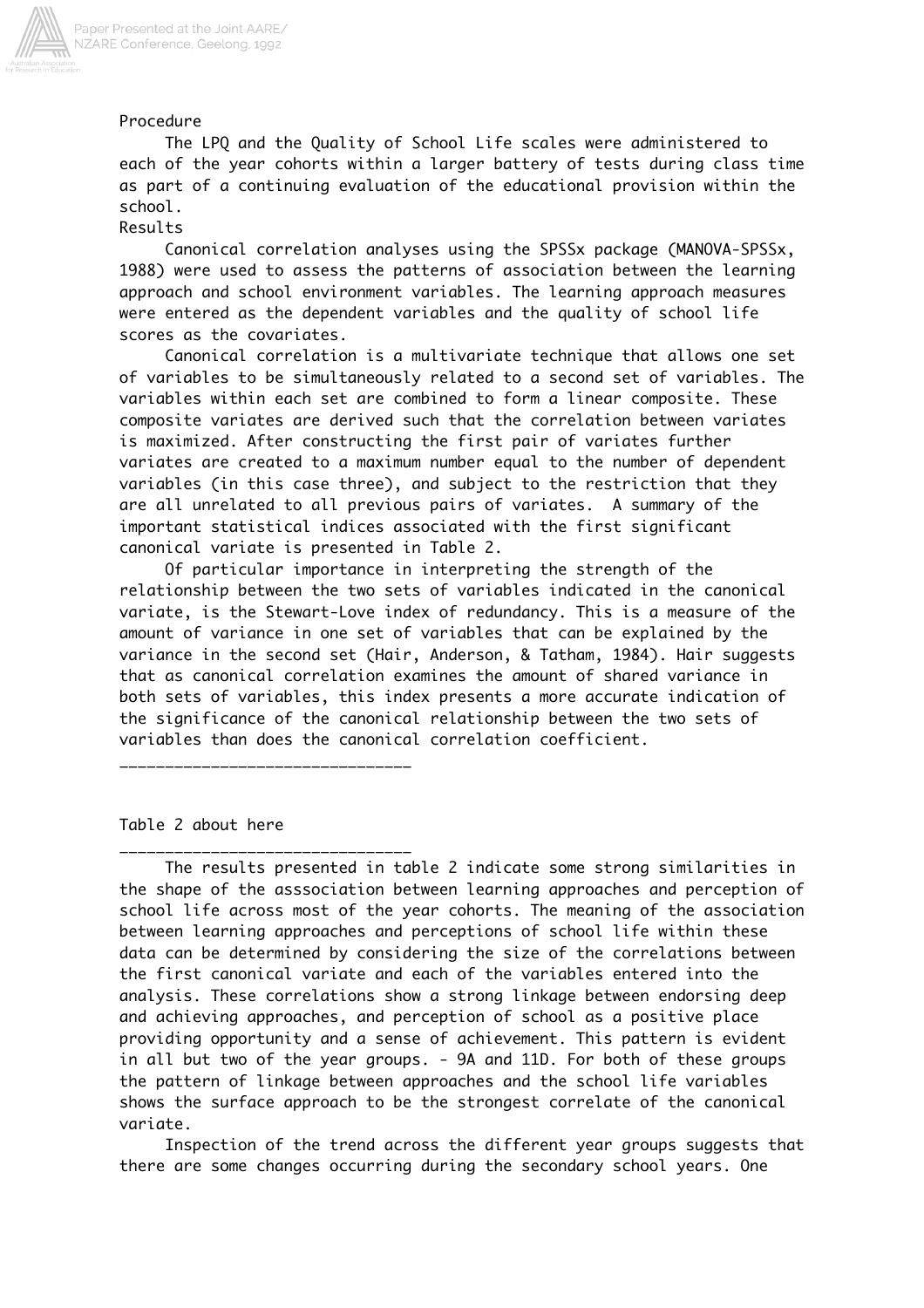

change which is apparent in the data is a curvilinear pattern in the percentage of the variance shared between the two sets of scores. Both Year 7 groups show approximately 25% shared variance, this drops below 20% in the Year 9 groups, and returns to a level of 25% or higher in Year 11. This pattern is consistent over the separate year groups as well as the groups that have been followed over successive years (7A - 9A - 11A, and 7B - 9B).

 A second change across the years of secondary schooling sampled in this investigation is the changed relationship of the surface approach scores to the first canonical variate. Leaving aside for the moment 9A and 11B which were the exceptions to the main pattern, there is also a curvilinear trend in the correlation between the surface approach scores and the first significant canonical variate. The low correlations of the year 7 samples (-.22 and -.46) diminish to a zero order (-.11 and .02) at year 9 and then return to a higher level at year 11 (-.56 and -.36).

 Two of the groups show a very different pattern of association between the approach and school life variables - one Year 9 group (9A) and one Year 11 group (11D). One possible explanation for the difference in the pattern observed in these groups might lie in the level of sores on the deep approach scale for these two groups. Table 3 displays the means and standard deviations for all of the groups on the three approach variables. Year 9A and Year 11D are distinguished by lower mean scores and less variance on the deep approach than other comparable year groups. Of interest is the fact that when the students of the 9A group are Year 11 students (11A) their mean score on the deep approach has 'recovered'.

Table 3 about here

\_\_\_\_\_\_\_\_\_\_\_\_\_\_\_\_\_\_\_\_\_\_\_\_\_

\_\_\_\_\_\_\_\_\_\_\_\_\_\_\_\_\_\_\_\_\_\_\_\_\_

#### Conclusions

 Canonical correlation analyses of sets of variables representing students' general orientations to learning and their perceptions of the quality of their school life in this investigation have shown that there are important associations between the approaches to learning endorsed by students and their views about the context in which that learning occurs. There are of course many qualifications which need to be placed upon the interpretation of these results. However, they do clearly suggest that when students see themselves as working towards mastery and achievement they also have a sense that school is a positive place which affords them opportunity and a sense of competence.

References

Ainley, J., Reed, R., & Miller, H. (1986). School organization and the quality of schooling. Hawthorn, Vic.: ACER.

Ainley, J., & Sheret, M. (1992). Progress through high school: A study of senior secondary schooling in New South Wales. Hawthorn, Vic.: ACER. Ainley, M. D. (in press). Styles of engagement with learning: A multidimensional assessment of the relationship between student goals and strategy use and school achievement Journal of Educational Psychology. Biggs, J. B. (1987). Student approaches to learning and studying. Hawthorn,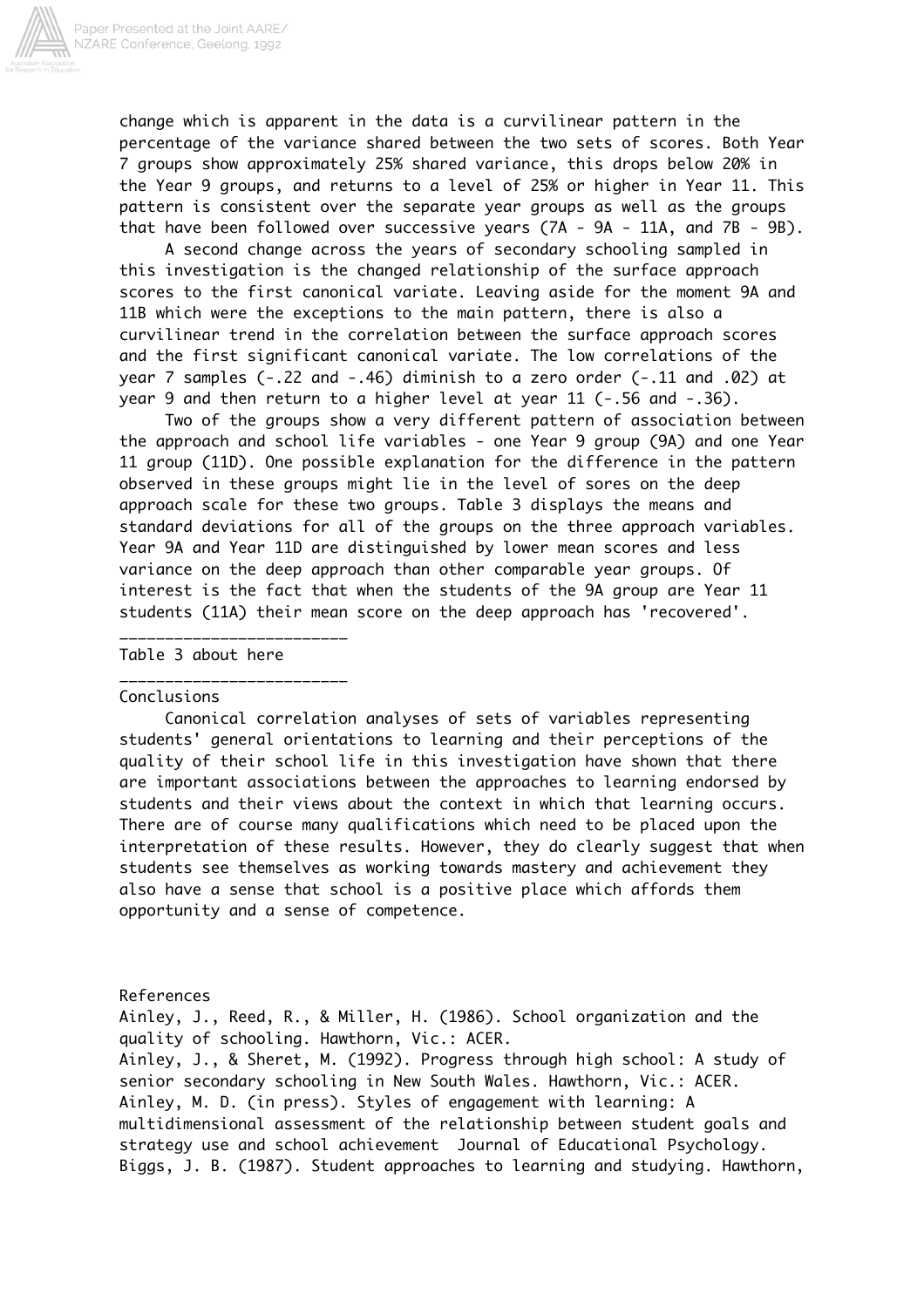

Vic: ACER. Biggs, J. B. & Rihn, B. (1984). The effects of intervention on deep and surface approaches to learning. In J. Kirby (Ed.), Cognitive strategies and educational performance. New York: Academic Press. Dweck, C. S. (1986). Motivational processes affecting learning. American Psychologist, 41, 1040-1048. Dweck, C. S. & Leggett, E. L. (1988). A social-cognitive approach to motivation and personality. Psychological Review, 95, 256-273. Elliott, E. S., & Dweck, C. S. (1988). Goals: An approach to motivation and achievement. Journal of Personality and Social Psychology, 54, 5-12. Hair, J. F., Anderson, R. E., & Tatham, R. L. (1984). Multivariate data analysis. (2nd edn.) New York: Macmillan. Maehr, M. L., & Pintrich, P. R. (1991). Advances in motivation and achievement. Vol. 7, Greenwich, Connecticut: JAI Press. Marsh, H. (1989). Age and sex effects in multiple dimensions of selfconcept: Preadolescence to early adulthood. Journal of Educational Psychology, 81, 417-430. Nicholls, J. G., Patashnick, M., & Nolen, S. B. (1985). Adolescents' theories of education. Journal of Educational Psychology, 77, 683-692. Paris, S. G., & Newman, R. S. (1990). Developmental aspects of selfregulated learning. Educational Psychologist, 25, 87-102. Prosser, M., & Trigwell, K. (1990). Student evaluation of teaching and courses: Student study strategies as a criterion of validity. Higher Education, 20, 135-142. Ramsden, P. (1979). Student learning and the perception of the academic environment. Higher Education, 8, 411-427. Ramsden, P., & Entwistle, N. J. (1981). Effects of academic departments on students' approaches to study. British Journal of Educational Psychology, 51, 368-383. Ramsden, P., Martin, E., & Bowden, J. (1989). School environment and sixth form pupils' approaches to learning. British Journal of Educational Psychology, 59, 129-142. Selmes, I. P. (1986). Approaches to normal learning tasks adopted by senior secondary school pupils. British Educational Research Journal, 12, 15-27. SPSS-X , (1988). User's Guide, 3rd edn. Chicago: McGraw-Hill. Watkins, D. (1982). Factors influencing the study methods of Australian tertiary students. Higher Education, 11, 369-380. Watkins, D., & Hattie, J. (1990). Individual and contextual differences in the approaches to learning of Australian secondary school students. Educational Psychologist, 10, 333-342. Williams, T., & Batten, M. (1981). The quality of school life. Hawthorn, Vic.: ACER.

\_\_\_\_\_\_\_\_\_\_\_\_\_\_\_\_\_\_\_\_\_\_\_\_\_\_\_\_\_\_\_\_\_\_\_\_\_\_\_\_\_\_\_\_\_\_\_\_\_\_\_\_\_\_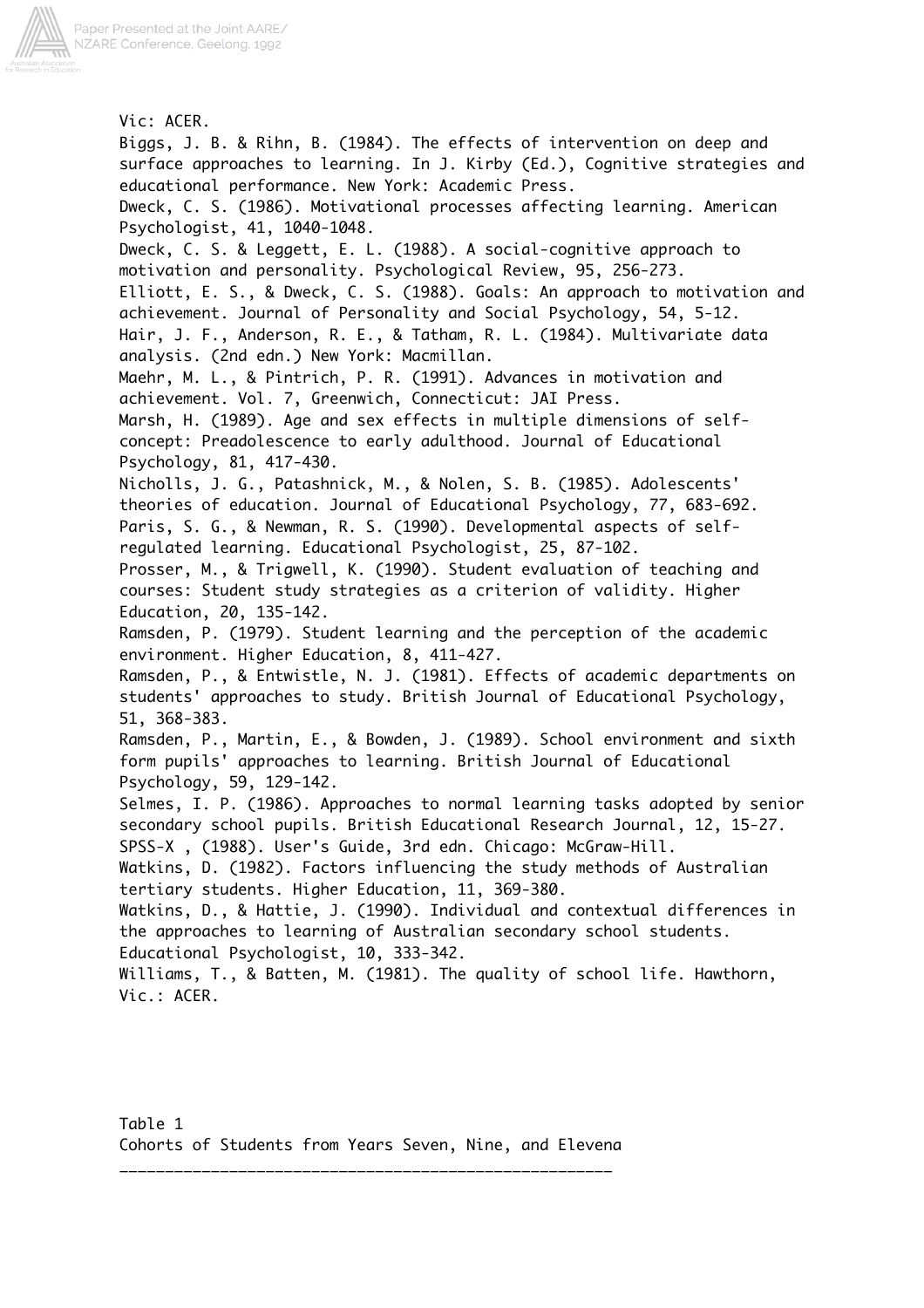

| Year          |    | Year Level |   |                 |
|---------------|----|------------|---|-----------------|
| of Testing    |    |            | q | 11              |
|               | 7A |            |   | 11C             |
| $\mathcal{L}$ | 7B |            |   |                 |
| -3            |    | <b>9A</b>  |   | 11 <sub>D</sub> |
| 4             |    | <b>9B</b>  |   |                 |
| -5            |    |            |   | 11A             |
|               |    |            |   |                 |

aSame letter indicates the same group of students.

Table 2 Correlations Between Learning Approach and School Life Variables with the First Significant Canonical Variate for all Year Cohorts

|                 | 7A  | 7B     |        | 9A  | 9B         | 9NSW |     |      | 11A 11C 11D |     |            |        |        |
|-----------------|-----|--------|--------|-----|------------|------|-----|------|-------------|-----|------------|--------|--------|
| Approaches      |     |        |        |     |            |      |     |      |             |     |            |        |        |
| Surface         |     |        |        |     | $-.22-.46$ |      |     |      | .94         |     | $-.11-.02$ |        |        |
| $-.36-.56$      |     | .99    |        |     |            |      |     |      |             |     |            |        |        |
| Deep            |     |        | .90    |     | .72        |      |     |      | .77         |     | .59        |        | .85    |
| .90             | .92 |        | .48    |     |            |      |     |      |             |     |            |        |        |
| Achieving       |     | .86    |        | .83 |            |      |     | . 79 |             | .98 |            | .91    |        |
| .86             | .73 |        | .65    |     |            |      |     |      |             |     |            |        |        |
| School Life     |     |        |        |     |            |      |     |      |             |     |            |        |        |
| Positive Affect |     |        | .85    |     | .81        |      |     |      | .60         |     | .64        |        | .86    |
| .87             | .89 |        | .86    |     |            |      |     |      |             |     |            |        |        |
| Negative Affect |     |        | $-.31$ |     | $-.48$     |      |     |      | $-.23$      |     | .04        |        | $-.24$ |
| $-.50-.41$      |     | $-.06$ |        |     |            |      |     |      |             |     |            |        |        |
| Opportunity     |     |        | .71    |     | .89        |      |     |      | .87         |     | .56        |        | .61    |
| .71             | .86 |        | .65    |     |            |      |     |      |             |     |            |        |        |
| Teachers        |     |        | .43    |     | .71        |      |     |      | .41         |     | .63        |        | .63    |
| .42             | .59 |        | .27    |     |            |      |     |      |             |     |            |        |        |
| Status          |     |        |        | .50 |            | .49  |     |      |             | .35 |            | .25    |        |
| .37             |     |        | .61    |     | .63        |      | .28 |      |             |     |            |        |        |
| Identity        |     |        |        | .25 |            | .54  |     |      |             | .36 |            | $-.04$ |        |
| .67             |     |        | .30    |     | .21        |      | .22 |      |             |     |            |        |        |
| Achievement     |     |        | .89    |     | .89        |      |     |      | .77         |     | .75        |        | .80    |
| .77             | .79 |        | .67    |     |            |      |     |      |             |     |            |        |        |
| Significance of |     |        |        |     |            |      |     |      |             |     |            |        |        |
| Variate (p)     |     |        | .000   |     | .000       |      |     |      | .05         |     | .000       |        | .000   |
| .000.000        |     | .000   |        |     |            |      |     |      |             |     |            |        |        |
| Canonical r     |     |        | .69    |     | .73        |      |     |      | .51         |     | .64        |        | .49    |
| .72             | .77 |        | .67    |     |            |      |     |      |             |     |            |        |        |
| r2              | .48 |        | .54    |     |            |      | .26 |      | .41         |     | .24        |        |        |
| .51             | .59 |        | .45    |     |            |      |     |      |             |     |            |        |        |